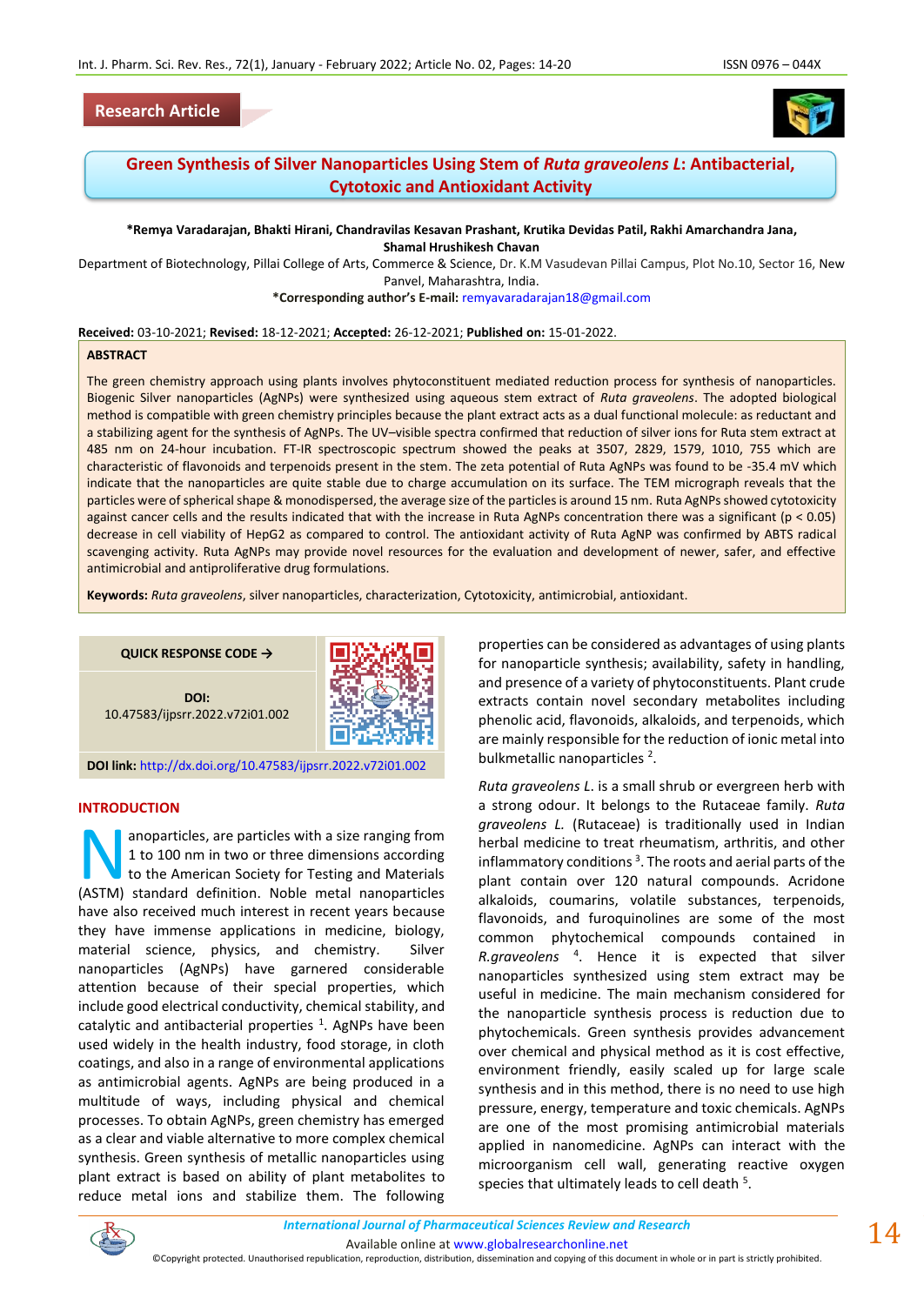This is the first study to use *Ruta graveolens* stem aqueous extract in the synthesis of AgNPs. It is important to analyse the prepared nanoparticles before application in order to resolve the safety problem and use the full potential of any nano material in the purpose of human welfare, nanomedicines, or the health care industry. Techniques such as, UV–visible spectroscopy, TEM (Transmission Electron Microscopy), FTIR (Fourier Transform Infra-Red spectroscopy), and DLS (Dynamic Light Spectroscopy) were used to characterize the synthesized silver nanoparticles. The synthesized *Ruta graveolens* mediated silver nanoparticle were evaluated for antibacterial property, the cytotoxic effect and antioxidant activity.

## **METHODS**

## **Chemicals, Reagents and Media**

The plant material, *Ruta graveolens* were collected from Kerala, India and identified taxonomically. Silver nitrate (AgNO3), Mueller Hinton agar and Mueller Hinton broth and 3-(4, 5-dimethylthiazol-2-yl)-2,5-diphenyltetrazolium bromide (MTT), Dulbecco's Modified Eagle's Medium supplemented with 10% fetal bovine serum (FBS), nutrient media were purchased from Himedia Laboratories Pvt. Ltd., Mumbai, India and used without any further purification. Cell lines (HepG2) were obtained from National centre for cells Sciences (NCCS), Pune, India.

## **Collection of plant samples and preparation of** *R. graveolens* **extract**

The stem extract was prepared from the freshly collected plant, *Ruta graveolens.* They were surface cleaned thoroughly with running tap water, followed by sterile distilled water. 5g stem were cut into small pieces and boiled with 100ml deionized water for 5 min. The prepared plant extract was filtered through Whatman No. 1 filter paper and the aqueous filtrate was used further to synthesize AgNPs.

## **Biosynthesis of AgNP**

Biological reduction of AgNO<sup>3</sup> was carried out as follows. A stock solution of 10mM AgNO<sub>3</sub> was used for the preparation of varying AgNO<sub>3</sub> concentration  $(0.1 - 1.0)$ mM). For all the preparations, 5 ml plant extract was used. The prepared flasks were kept in dark for 24 hours at room temperature for biosynthesis of silver nanoparticles to take place.

## **Characterization by UV–Visible spectrophotometry**

The formation of AgNPs was primarily observed by monitoring the change in colour of the extract after treatment with AgNO<sub>3</sub> (0.1 to 1 mM). The bio-reduction of silver  $(Ag^+ \rightarrow Ag^0)$  ions in stem aqueous extract was monitored with the UV–visible double beam spectrophotometer (Model no: UV 1800, Shimadzu, Japan) in the wavelength range from 300 to 700 nm. Distilled water was used as the blank.

#### **Transmission electron microscopy (TEM)**

The particle size and microstructure were studied by transmission electron microscopy PHILIPS CM 200 operating at 200kv. Synthesized silver nanoparticles were sonicated for 30 minutes to 1 hour in 100% ethanol to obtain a homogenous suspension of nanoparticles. A drop of the AgNP suspension was placed on to carbon-coated copper grid, dried under IR light and loaded in to the TEM microscope to obtain image.

#### **Zeta Potential**

Zeta Potential is used as an indicator of stability of nanoparticles. The analysis of the biologically synthesized silver nanoparticles from *R. graveolens stem extract* was performed using Horiba Scientific Nanopartica Nanoparticle Analyser SZ-100 (Japan). About 100 μl of sample was diluted with 1 ml of sterile deionzed water and loaded in to the folded capillary cells. The measurements were made at 30.5°C with the electrode voltage of 3.3 V.

## **Dynamic light scattering (DLS)**

The DLS method is a special method of measuring particle size in the range of  $1 - 5000$  nm, where a laser beam is made to incident on the nanoparticle suspended in the liquid (NPs are under brownian motion). The scattered beam intensity (fluctuation) with time (microsecond) was measured. The analysis of the biologically synthesized silver nanoparticles was performed using Horiba Scientific Nanopartica Nanoparticle Analyser SZ-100 (Japan).

#### **FT-IR spectroscopy**

Synthesized nanoparticles were subjected to FTIR spectroscopy, Bruker 3000 Hyperion Microscope with vertex 80 FTIR in the range of 400–4000 cm<sup>-1</sup> at Spectral resolution of 0.2  $cm^{-1}$ . The AgNPs were grinded with KBr and pressed to form pellets of around 0.5 to 1.0 mm thickness. The pellets were later placed in the IR path and the spectrum was analysed.

#### **Antimicrobial analysis**

The AgNPs were separated by centrifugation at 10,000 rpm for 15 minutes, the pellet thus obtained was redispersed in sterile distilled water. The synthesized AgNPs of *Ruta graveolens* was tested for antibacterial activity by minimum inhibitory concentration (MIC) and minimum bactericidal concentration (MBC) against Gram-positive bacteria *Staphylococcus aureus* and Gram-negative bacteria *Escherichia Coli* and *Klebsiella pneumoniae* and fungus *Candida albicans.* 

## **Minimum Inhibitory Concentration (MIC)**

The MIC and MBC of green synthesized AgNPs were done using the method described in the guideline of [CLSI \(2012\).](about:blank#B7) The MIC of the biologically synthesizes silver nanoparticles was determined using sterile Mueller Hinton broth dilution method with silver nanoparticle concentration ranging from 0.5 μg/ ml to 500 μg/ ml. 18 hours old bacterial culture was resuspended in sterile saline such that the



Available online a[t www.globalresearchonline.net](http://www.globalresearchonline.net/)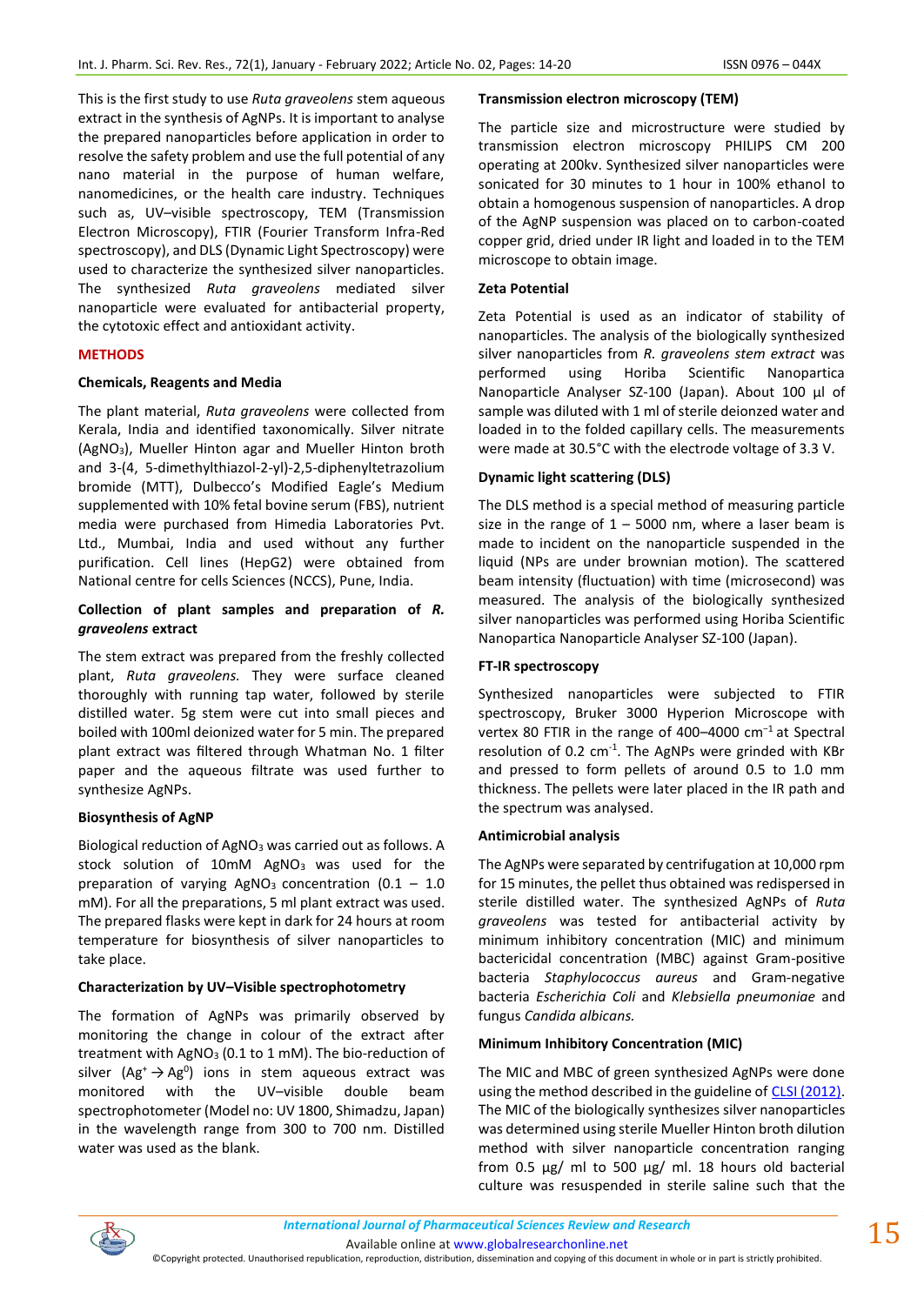culture density reached that of McFarland`s standard having approximate cell density of 1.5 x  $10^8$  CFU/ ml. The prepared bacterial culture was inoculated in the standard tubes of silver nanoparticles. A positive control was maintained by inoculating the culture in the sterile MH broth; whereas for negative control, the sterile MH broth was kept uninoculated. All the tubes were then incubated at 37°C for 24 hours. The MIC was noted by observing the tubes for turbidity. The lowest concentration of antimicrobial agent that inhibits the visual growth of the organism is noted as MIC.

#### **Minimum Bactericidal Concentration (MBC)**

Minimum Bactericidal Concentration (MBC) is the lowest concentration (μg/ml) of the nanoparticles that kill the particular bacteria. It was determined by the spot inoculating the AgNP concentrations on the Sterile MH agar plates that did not show visible growth in minimum inhibitory concentration tubes. Suitable positive and negative controls were maintained. The plates that did not show visible growth after incubation at 37°C for 24 hours were noted as the minimum bactericidal concentration.

| Tube no                 | <b>Concentration</b><br>$(\mu g/ml)$ | <b>Volume of AgNP</b><br>$(\mu I)$ | <b>Volume of Nutrient broth</b><br>$(\mu I)$ | <b>Volume of Culture</b><br>(m <sub>l</sub> ) | <b>Total Volume</b><br>(m <sub>l</sub> ) |
|-------------------------|--------------------------------------|------------------------------------|----------------------------------------------|-----------------------------------------------|------------------------------------------|
| $\mathbf{1}$            | 0.5                                  | 2.5                                | 4997.5                                       | 0.1                                           | 5                                        |
| $\overline{2}$          | 2.5                                  | 12.5                               | 4987.5                                       | 0.1                                           | 5                                        |
| 3                       | 5.0                                  | 25                                 | 4975.0                                       | 0.1                                           | 5                                        |
| $\overline{4}$          | 10.0                                 | 50                                 | 4950.0                                       | 0.1                                           | 5                                        |
| 5                       | 25.0                                 | 125                                | 4875.0                                       | 0.1                                           | 5                                        |
| 6                       | 50.0                                 | 250                                | 4750.0                                       | 0.1                                           | 5                                        |
| $\overline{7}$          | 75.0                                 | 370                                | 4625.0                                       | 0.1                                           | 5                                        |
| 8                       | 100.0                                | 500                                | 4500.0                                       | 0.1                                           | $5\phantom{.}$                           |
| 9                       | 200.0                                | 1000                               | 4000.0                                       | 0.1                                           | 5                                        |
| 10                      | 500.0                                | 2500                               | 2500.0                                       | 0.1                                           | 5                                        |
| <b>Positive Control</b> | $\overline{\phantom{a}}$             | $\overline{\phantom{a}}$           | 5000.0                                       | 0.1                                           | 5                                        |
| Negative<br>Control     |                                      |                                    | 5000.0                                       |                                               |                                          |

### **Table 1:** Preparation of standard dilutions of silver nanoparticles

## **Cytotoxicity assay**

Cells were maintained in DMEM media supplemented with 10% FBS. Confleuent cells were passaged every third day and allowed to grow in T-flask kept in CO  $_2$  incubator at  $37^{\circ}$ C. The MTT Assay  $^{6}$  is a sensitive, quantitative and reliable colorimetric assay that measures viability, proliferation and activation of cells. The assay is based on the capacity of mitochondrial dehydrogenase enzymes in living cells to convert the yellow water-soluble substrate 3- (4,5- dimethylthiazol-2-y1)-2,5-diphenyl tetrazolium bromide (MTT) into a dark blue formazan product that is insoluble in water. Viable cells are able to reduce the yellow MTT under tetrazolium ring cleavage to a waterinsoluble purple-blue formation which precipitates in the cellular cytosol and can be dissolved after cell lysis, whereas cells being dead following a toxic damage, cannot transform MTT. Cells were seeded at 37 °C for 24 h prior to treatment with AgNPs. Cells were treated with different concentration of AgNPs (200 and 400μg/ml) and DMSO controls were also maintained. The viable cell percentage was calculated, taking into account the 100% viability of untreated cells.

% viability = [(Absorbance of treated cell − Absorbance of blank)/ (Absorbance of vehicle control − Absorbance of blank)  $\times$  100].

#### **ABTS Free Radical Scavenging Assay**

The ABTS radical scavenging activity of different concentrations of Ruta mediated silver nanoparticles was estimated by a standard protocol<sup>7</sup>. 2mM ABTS was dissolved in 50ml of distilled water. 70mM Potassium per sulphate was prepared by dissolving 0.0378gm in 2ml of distilled water. Stock solution was prepared by mixing 200μl of potassium per sulphate in 50ml of ABTS and stored in dark for 12 hours. Prior to use the solution was diluted with ethanol to get an absorbance of 0.7 at 734nm. Free radical scavenging activity was assessed by mixing 20μl (50, 100 and 200 μg/mL) of Ruta AgNPs with 4ml of ABTS working standard. The mixture was left for 30 min at room temperature and the absorbance was measured using a spectrophotometer at 734 nm. Ascorbic acid was taken as a standard. ABTS free radical scavenging percentage activity was calculated using the following formula:

#### ABTS radical scavenging (%)

[(Absorbance of control - Absorbance of sample)/Absorbance of control] × 100



Available online a[t www.globalresearchonline.net](http://www.globalresearchonline.net/)

©Copyright protected. Unauthorised republication, reproduction, distribution, dissemination and copying of this document in whole or in part is strictly prohibited.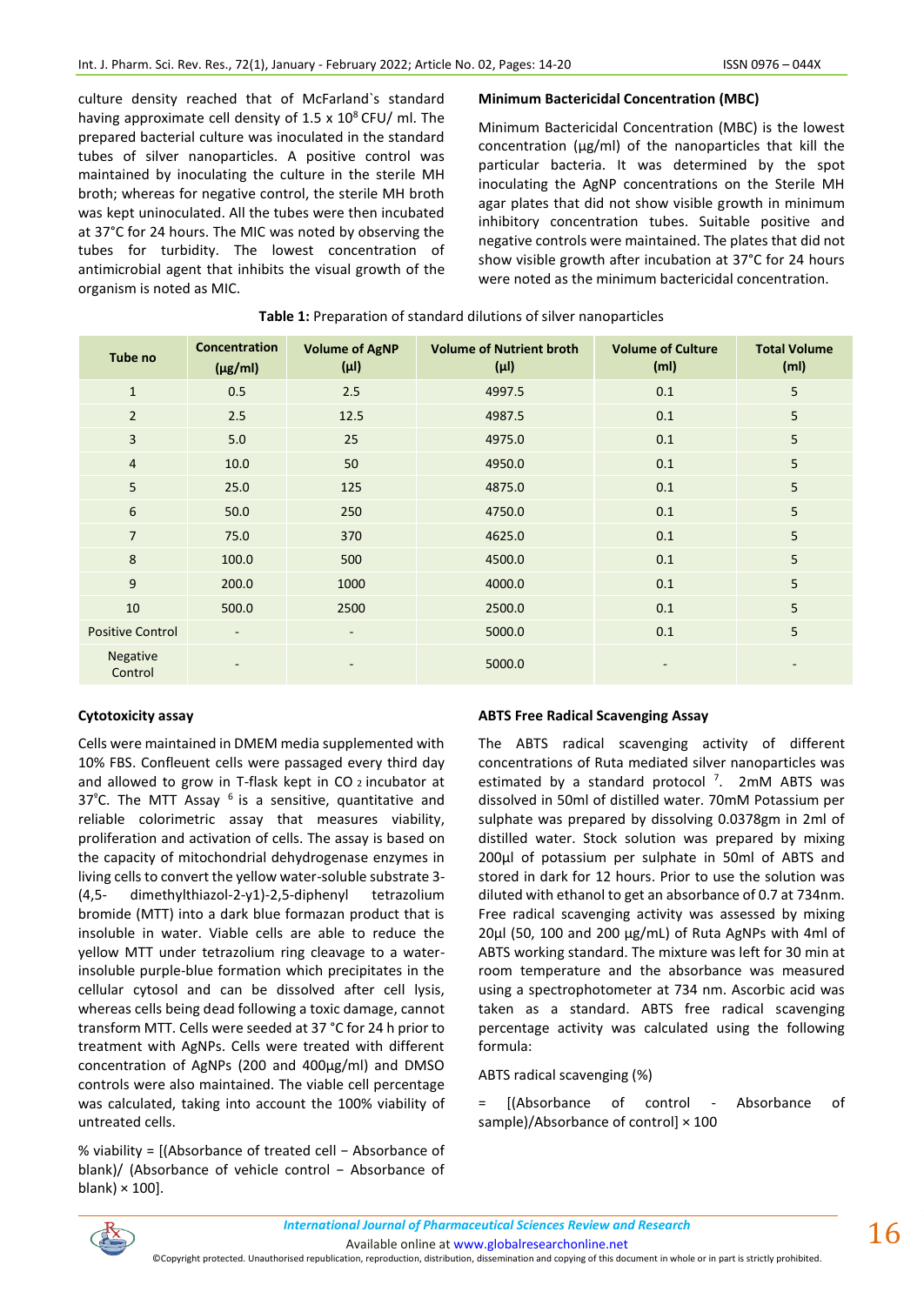#### **Statistical analysis**

Statistical analyses were performed using one way analysis of variance (ANOVA) followed by Dunnett's test using SPSS software package (version 18.0) and p values less than 0.05 were considered significant. The results are denoted as mean ± standard deviation of six experiments.

## **RESULTS**

## **Biologically synthesized silver nanoparticles**

In biological synthesis of AgNPs (Fig.1) after addition of Ruta stem extract to the solution of silver nitrate, the solution changed from colourless to dark orangish-brown. The appearance of color in reaction flasks was the indication of AgNPs formation due to bio-reduction process. The colour intensity increased as a function of time due to the reduction of Ag+.



**Figure 1:** Synthesis of silver nanoparticles using ruta shoot extract (left  $-$  0 hours) and (right  $-$  after 24 hours of incubation)

## **UV–Visible spectrophotometry:**

The absorption spectra of Ruta AgNP (Fig.2) showed the characteristic surface-plasmon of silver nanoparticles. The UV–visible spectra confirmed that reduction of silver ions at 485nm on 24 hour incubation.





### **Transmission electron microscopy**

The shape and size of the AgNPs were elucidated with the help of TEM (Fig.3). The particles were of spherical shape & monodispersed. The TEM micrograph & the particle size distribution suggest that the size of the particles were around 15 nm.



**Figure 3:** TEM micrographs of Ruta stem AgNPs

## **Zeta Potential**

The nanoparticles are most stable if the zeta potential values are higher than +30 mV or lower than -30 mV. The zeta potential of silver nanoparticles synthesized from ruta stem (Fig.4) was found to be-35.4 mV (which indicates that the nanoparticles are quite stable due to charge accumulation on its surface. This columbic repulsion helps keeping the nanoparticles dispersed, prevents agglomeration and thus remains stable for months together.



**Figure 4:** Zeta Potential of Ruta stem AgNPs

## **Dynamic light scattering (DLS)**

The particle size as obtained by DLS for ruta stem AgNPs (Fig. 5) was found to be 130nm. The values from DLS are much higher than those from TEM. The DLS intensity shows values around 5-7 times higher than the results obtained from TEM. These results may be due to broad distribution formed by mixing two particles.



Available online a[t www.globalresearchonline.net](http://www.globalresearchonline.net/)

©Copyright protected. Unauthorised republication, reproduction, distribution, dissemination and copying of this document in whole or in part is strictly prohibited.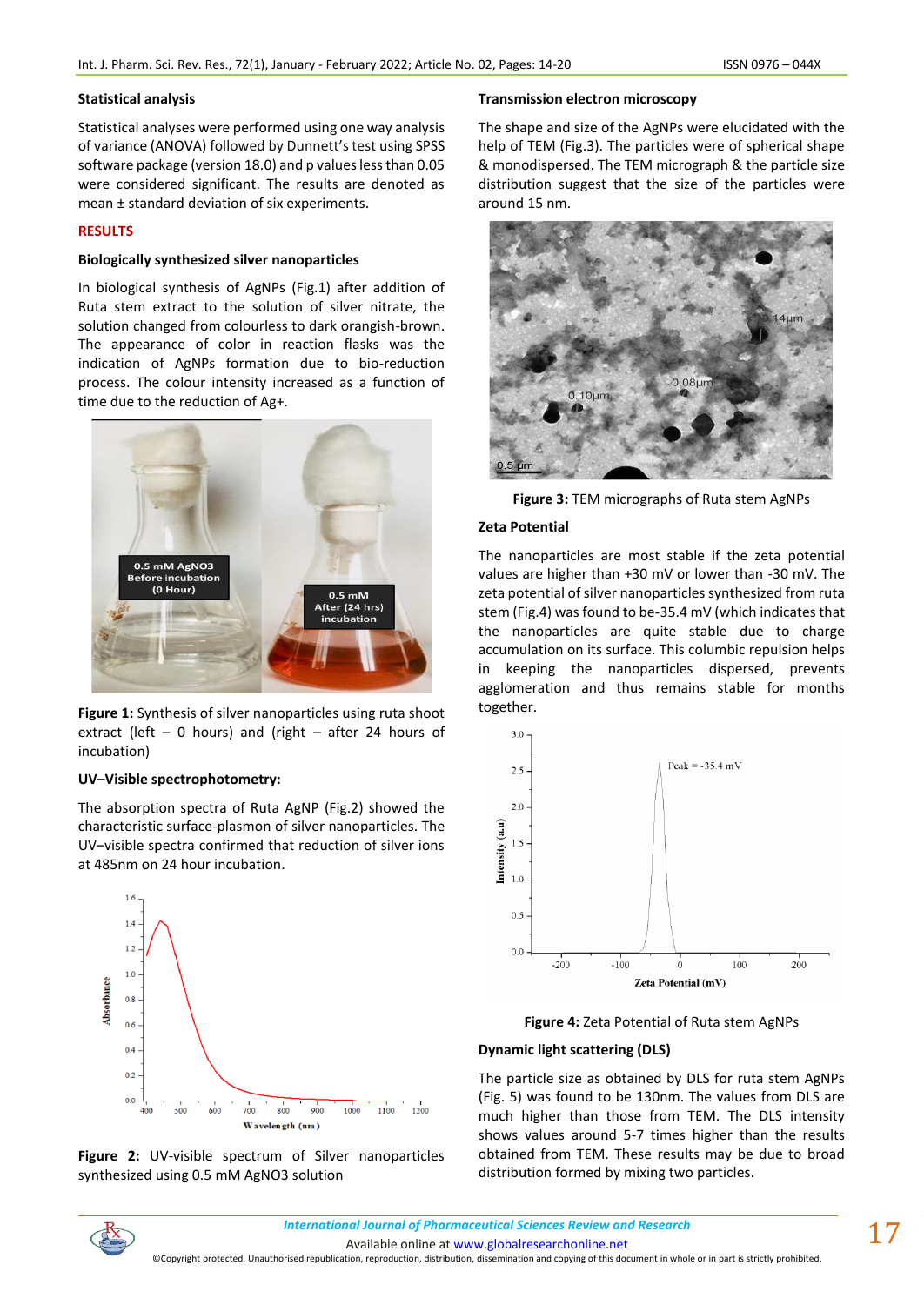

**Figure 5:** DLS of Ruta stem AgNPs

## **Fourier transform-Infrared (FT-IR) spectroscopic analysis**

To characterize and identify the biomolecules that were bound specifically on the synthesized Ag NPs, FT-IR spectroscopic analysis was utilized. The spectrum so obtained, as shown in Fig. 6 shows the peaks at 3507, 2829, 1579, 1020, 755 are characteristic of flavonoids and terpenoids present in the stem. These bands corresponding to the stretching vibration of methylene, antisymmetric stretching, vibration of methylene, C-H stretching, C-C stretching vibration of aromatic, C=O stretching, C-H stretching vibration and C-N stretching of amines. The band position between 500 and 700 are due to C-C and C-H phenyl ring substitution as expected for this plant. FTIR results suggest that *Ruta graveolens* acts as a good bioreductant for biosynthesis of silver nanoparticles.



**Figure 6:** FTIR of Ruta stem AgNPs

## **Minimum inhibitory concentration (MIC) and Minimum bactericidal concentration (MBC)**

Different concentrations of Ruta AgNPs were tested (Table. 2) against *E. Coli, S. aureus, C. albicans and K. pneumonia.* For *E. coli*, after incubation at 37°C for 24 hours, turbidity was observed from concentration 0.5 – 10 μg/ml tubes of silver nanoparticles, since no growth was observed from concentration 25 μg onwards, the MIC was found to be 25 μg/ml. The suspension from tubes 25 - 500μg/ml was inoculated on to sterile MH agar plates of the same concentrations and incubated at 37°C for 24 hours, no growth was observed from 50 – 500 μg/ml and hence the MBC was found to be 50 μg/ml. Similarly, the MIC and MBC for *S. aureus* was found to be 10 μg/ml and 25 μg/ml, for *K. pneumonia* it was found to be 25 μg /ml and 50 μg/ml and for *C. albicans* it was found to be 25 μg/ml and 50 μg/ml respectively.

**Table 2:** Minimum inhibitory concentration (MIC) and Minimum bactericidal concentration (MBC) of Ruta stem AgNP on selected microorganisms

|                 | E. coli                                         |                          | S. aureus                |                                  | C. albicans              |                          | K. pneumonia             |                              |
|-----------------|-------------------------------------------------|--------------------------|--------------------------|----------------------------------|--------------------------|--------------------------|--------------------------|------------------------------|
| <b>Tube</b>     | <b>MIC</b>                                      | <b>MBC</b>               | <b>MIC</b>               | <b>MBC</b>                       | <b>MIC</b>               | <b>MBC</b>               | <b>MIC</b>               | <b>MBC</b>                   |
| $0.5 \mu g/ml$  | $+$                                             | $\ddot{}$                | $+$                      | $+$                              | $+$                      | $\ddot{}$                | $+$                      | $+$                          |
| $2.5 \mu g/ml$  | $\ddot{}$                                       | $\ddot{}$                | $+$                      | $+$                              | $+$                      | $\ddot{}$                | $+$                      | $\ddot{}$                    |
| $5.0 \mu g/ml$  | $+$                                             | $+$                      | $+$                      | $+$                              | $+$                      | $\ddot{}$                | $+$                      | $+$                          |
| $10.0 \mu g/ml$ | $\ddot{}$                                       | $\ddot{}$                | $\overline{\phantom{a}}$ | $\begin{array}{c} + \end{array}$ | $+$                      | $+$                      | $+$                      | $+$                          |
| $25.0 \mu g/ml$ | $\overline{\phantom{a}}$                        | $+$                      | $\overline{\phantom{a}}$ | $\overline{\phantom{a}}$         | $\overline{\phantom{a}}$ | $\ddot{}$                | $\overline{\phantom{a}}$ | $+$                          |
| 50.0µg/ml       | $\overline{\phantom{a}}$                        | $\overline{\phantom{a}}$ | $\overline{\phantom{a}}$ | $\overline{\phantom{a}}$         | $\overline{\phantom{a}}$ | $\qquad \qquad -$        | $\overline{\phantom{a}}$ | $\qquad \qquad \blacksquare$ |
| 75.0µg/ml       | $\overline{\phantom{a}}$                        | $\overline{\phantom{a}}$ | $\overline{\phantom{a}}$ | $\overline{\phantom{a}}$         | $\overline{\phantom{a}}$ | $\overline{\phantom{a}}$ | $\overline{\phantom{a}}$ |                              |
| 100.0μg/ml      | $\overline{\phantom{a}}$                        | $\overline{\phantom{a}}$ | $\overline{\phantom{a}}$ | $\overline{\phantom{a}}$         | $\overline{\phantom{a}}$ | $\overline{\phantom{0}}$ | $\overline{\phantom{a}}$ | $\overline{\phantom{0}}$     |
| 200.0µg/ml      | $\overline{\phantom{a}}$                        | $\overline{\phantom{a}}$ | $\overline{\phantom{a}}$ | $\overline{\phantom{a}}$         | $\overline{\phantom{a}}$ | $\qquad \qquad -$        | $\overline{\phantom{a}}$ |                              |
| 500.0µg/ml      | $\overline{\phantom{a}}$                        | $\overline{\phantom{a}}$ |                          |                                  | $\overline{\phantom{a}}$ | -                        | $\overline{\phantom{0}}$ |                              |
| Key:            | (+) Indicates growth<br>(-) Indicates no growth |                          |                          |                                  |                          |                          |                          |                              |



*International Journal of Pharmaceutical Sciences Review and Research International Journal of Pharmaceutical Sciences Review and Research*

Available online a[t www.globalresearchonline.net](http://www.globalresearchonline.net/)

©Copyright protected. Unauthorised republication, reproduction, distribution, dissemination and copying of this document in whole or in part is strictly prohibited.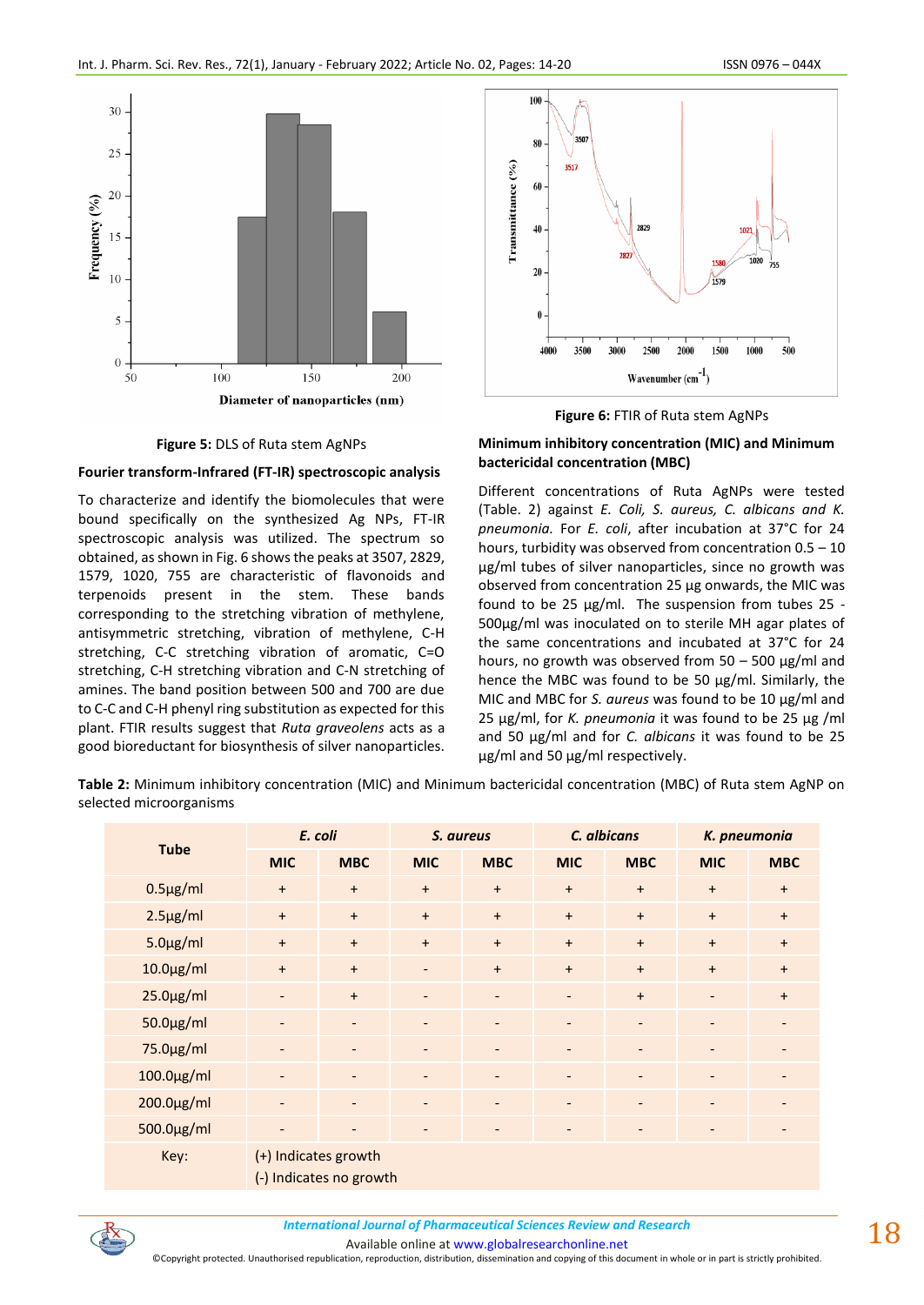#### **Cytotoxicity assay**

We observed that Ruta AgNPs suppressed growth of cancer cells and percentage cell viability were 48.5% in 200 µg/ml and 22.5% in 400µg/ml (Fig.7). The results indicated that with the increase in Ruta AgNPs concentration there was a significant ( $p < 0.05$ ) decrease in cell viability of HepG2 as compared to control.



**Figure 7:** Cytotoxicity effect of Ruta AgNPs on viability of Hep-G2 cell lines. Each value is expressed as a mean ± SD  $(n = 6)$ . P < 0. 05 was considered statistically significant compared to control.

#### **ABTS Free Radical Scavenging Assay**

The biologically synthesized Ruta AgNP showed good radical scavenging activity (Fig. 8) as the well-known antioxidant ascorbic acid. With the increase in the concentration of AgNP's ability to scavenge free radicals also increased on reaction with ABTS radicals.



**Figure 8**. ABTS•+ radical-scavenging assay of Ruta AgNP. Ascorbic acid was used as the positive control. Each value is expressed as a mean  $\pm$  SD (n = 6). P < 0. 05 was considered statistically significant compared to control.

#### **DISCUSSION**

We observed formation of the AgNPs during the plant extract mediated reduction process, indicated by change in the color of the reaction solution from colorless to dark brown. The property of silver nanoparticles to exhibit surface Plasmon resonance (SPR) and related optical properties was utilized for analyzing the UV-Visible spectrum of synthesized nanoparticle <sup>8</sup>. The absorption peak in the range of 420–450 nm confirmed the formation of *Ruta graveolens L.* mediated silver nanoparticle formation. Due to the property of SPR the absorption of visible radiations imparts various colors to nanoparticles. The TEM micrograph & the particle size distribution suggest that the size of the nanoparticles was around 15 nm and they were of spherical shape & monodispersed.

The zeta potential of the biosynthesized AgNPs was found as a sharp peak at -35mV. The observed zeta potential value in the current study shows that silver nanoparticles synthesized is negatively charged and dispersed in the medium. Also, the negative value confirms the particles repulsion and demonstrates their stability, with higher magnitude potentials exhibiting increased electrostatic repulsion and therefore increased stability. It is generally argued that particles with zeta potentials greater than +30 mV and less than -30 mV are considered stable for colloidal dispersions in the absence of steric stabilization  $9, 10$ . DLS analysis found around 130 nm is based on the diffusive motion of particles in solution (Brownian motion). The hydrodynamic diameter measurement provides information on the aggregation state of nanoparticle solutions. In the current investigation, DLS for the synthesized nanoparticle is slightly higher than their TEM size which shows that our nanoparticle preparation is a stable unaggregated colloidal solution.

Results obtained for FTIR measurements were confirmatory to identify major functional groups in the Ruta extract and their possible involvement in the synthesis and stabilization of silver nanoparticles. The spectrum obtained, with peaks at 3507, 2829, 1579, 1020, 755 are characteristic of flavonoids and terpenoids present in the stem. FTIR results suggest that *Ruta graveolens* acts as a good bioreductant for biosynthesis of silver nanoparticles.

Antibacterial effect of Ruta silver nanoparticles was observed in tested microorganisms. One of the proposed mechanisms for antimicrobial activity of AgNPs reported <sup>11</sup> is that silver ions led to transformation of the bacterial DNA from the natural relaxed state to a condensed state in which the DNA molecule loses its replication ability. There are reports suggesting the action of AgNPs will damage the cell membrane, interrupt the metabolic activity, and subsequently lead to denaturation of protein and finally cell death <sup>12, 13, 14</sup>. Also AgNPs could also produce several reactive oxygen species (ROS) which are toxic to the bacteria <sup>15</sup>. Reactive oxygen species are responsible for oxidation of cellular components i.e. cellular DNA and protein. Upon oxidation of these components, cell



Available online a[t www.globalresearchonline.net](http://www.globalresearchonline.net/) ©Copyright protected. Unauthorised republication, reproduction, distribution, dissemination and copying of this document in whole or in part is strictly prohibited.